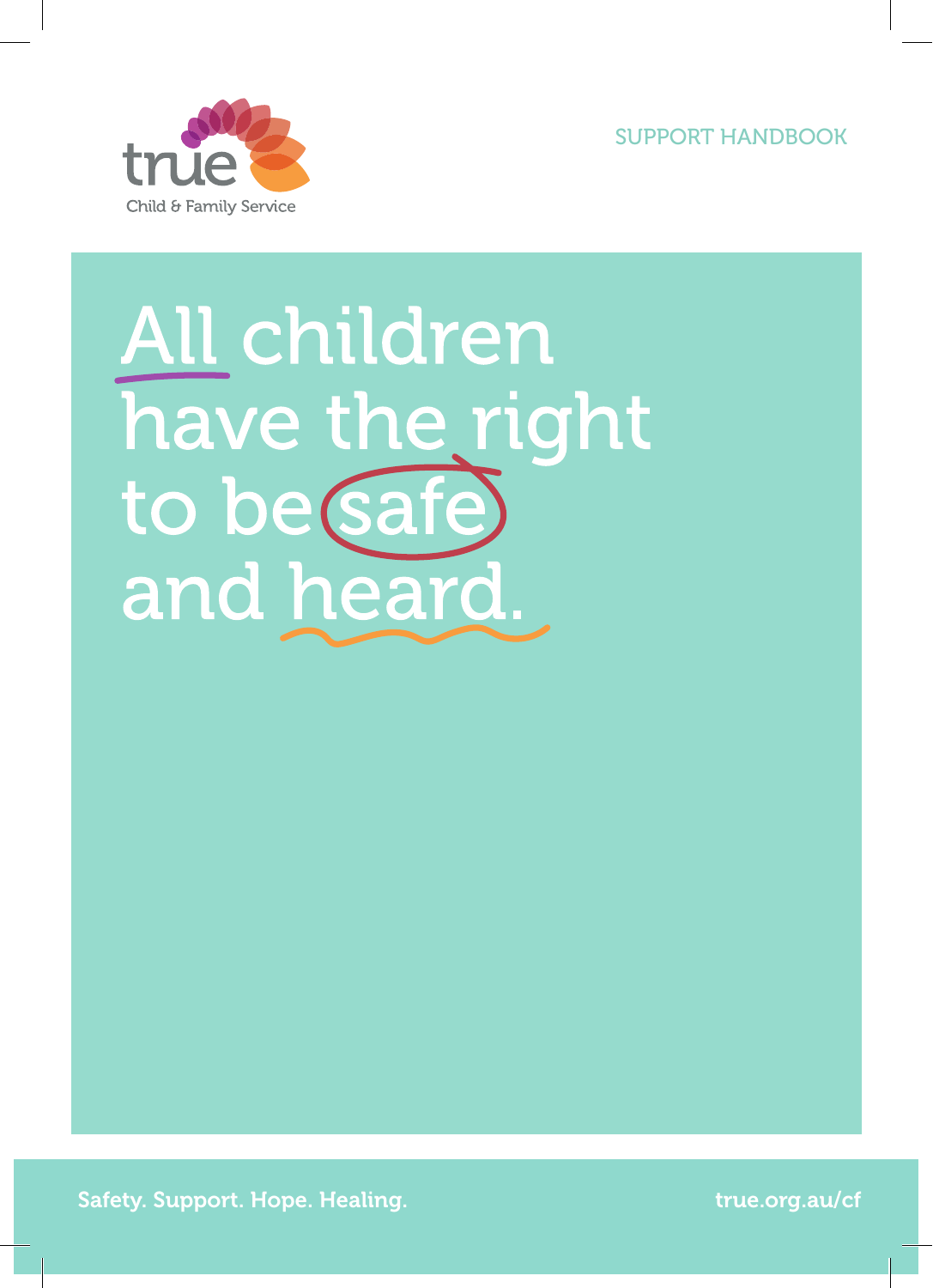

### **Contents**

| How we can help                                        | 3  |
|--------------------------------------------------------|----|
| Things you need to know                                | 4  |
| What is child sexual abuse                             | 5  |
| Impacts of sexual abuse                                | 6  |
| Sexually Reactive Behaviours                           | 7  |
| Personal Safety Education                              | 8  |
| Safety Planning                                        | 9  |
| The Facts                                              | 10 |
| Police and Court Process                               | 11 |
| How to support a child who<br>has been sexually abused | 12 |
| Useful Contacts                                        | 13 |
| Giving Feedback                                        | 14 |
| Kids' Rights in Counselling                            | 15 |

### Support is here

We are committed to making our services accessible. If you or your child requires a support person for counselling, or has a communication, cultural or physical access needs, please discuss this with us as soon as possible so suitable arrangements can be made.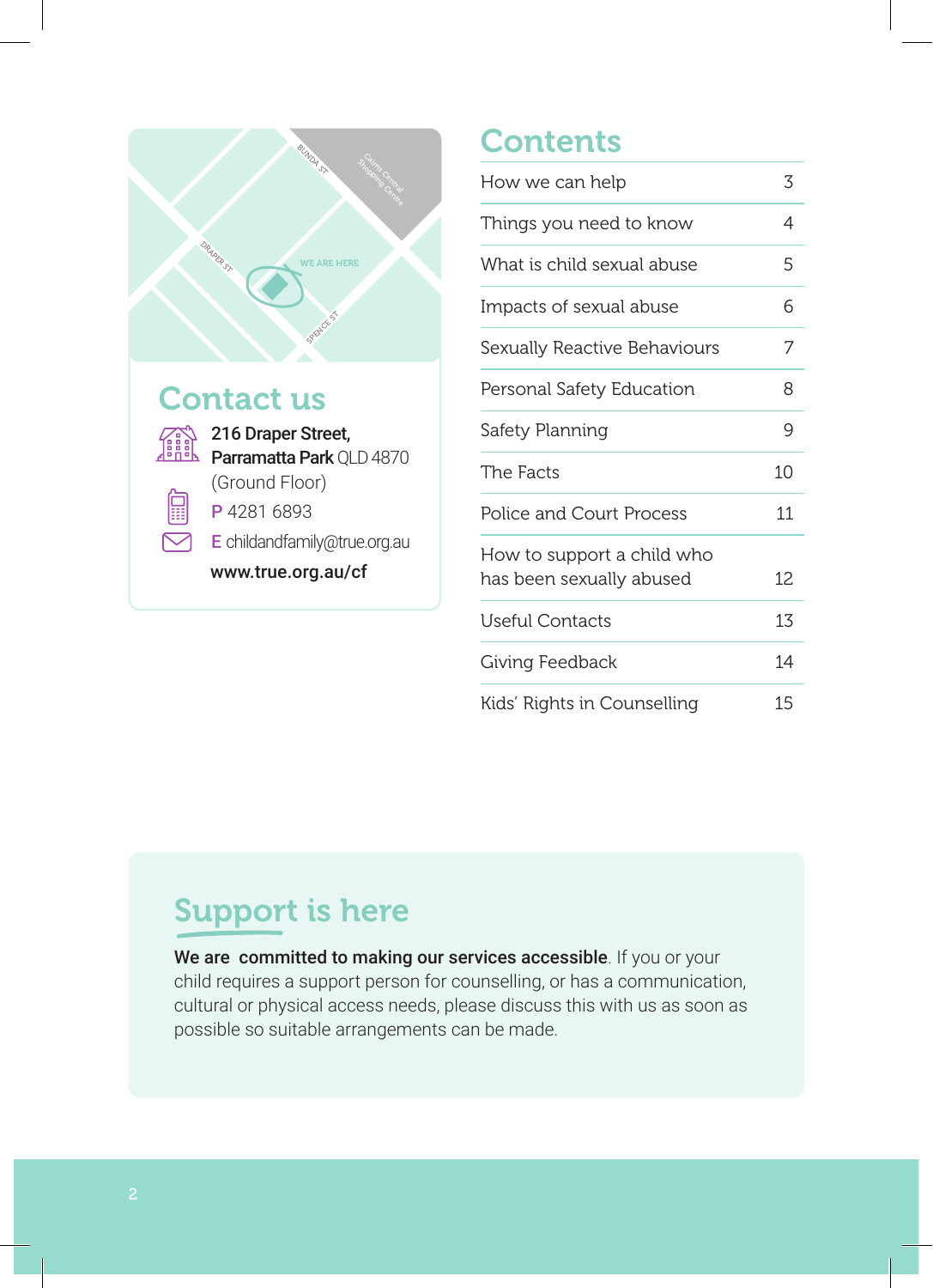# How we can help

#### OUR SERVICE

*True Child and Family Service* provides specialised therapeutic support for children & young people who have experienced sexual abuse, sexual assault or problematic sexual behaviours.

Our qualified counsellors work from a trauma-informed perspective. We understand the impact trauma has on a child's development and what it takes rebuild and recover from traumatic experiences. We use a variety of therapies to connect with children such play, art, expressive, narrative and talk therapies. Counselling is free and progresses at the child's pace.

#### WE WORK WITH CHILDREN AND YOUNG PEOPLE

- who have experienced sexual abuse or sexual assault
- who display problematic or harmful sexual behaviours.

By providing:

- therapeutic support & education
- personal safety education and
- safety planning.

#### WE ALSO SUPPORT

- non-offending family members, carers and significant others, and
- professionals seeking advice or secondary consultation

#### We Value:

Physical, emotional and social safety and wellbeing in relation to sexuality across the lifespan.

We promote positive, respectful and safe sexual experiences, free of coercion, discrimination and violence.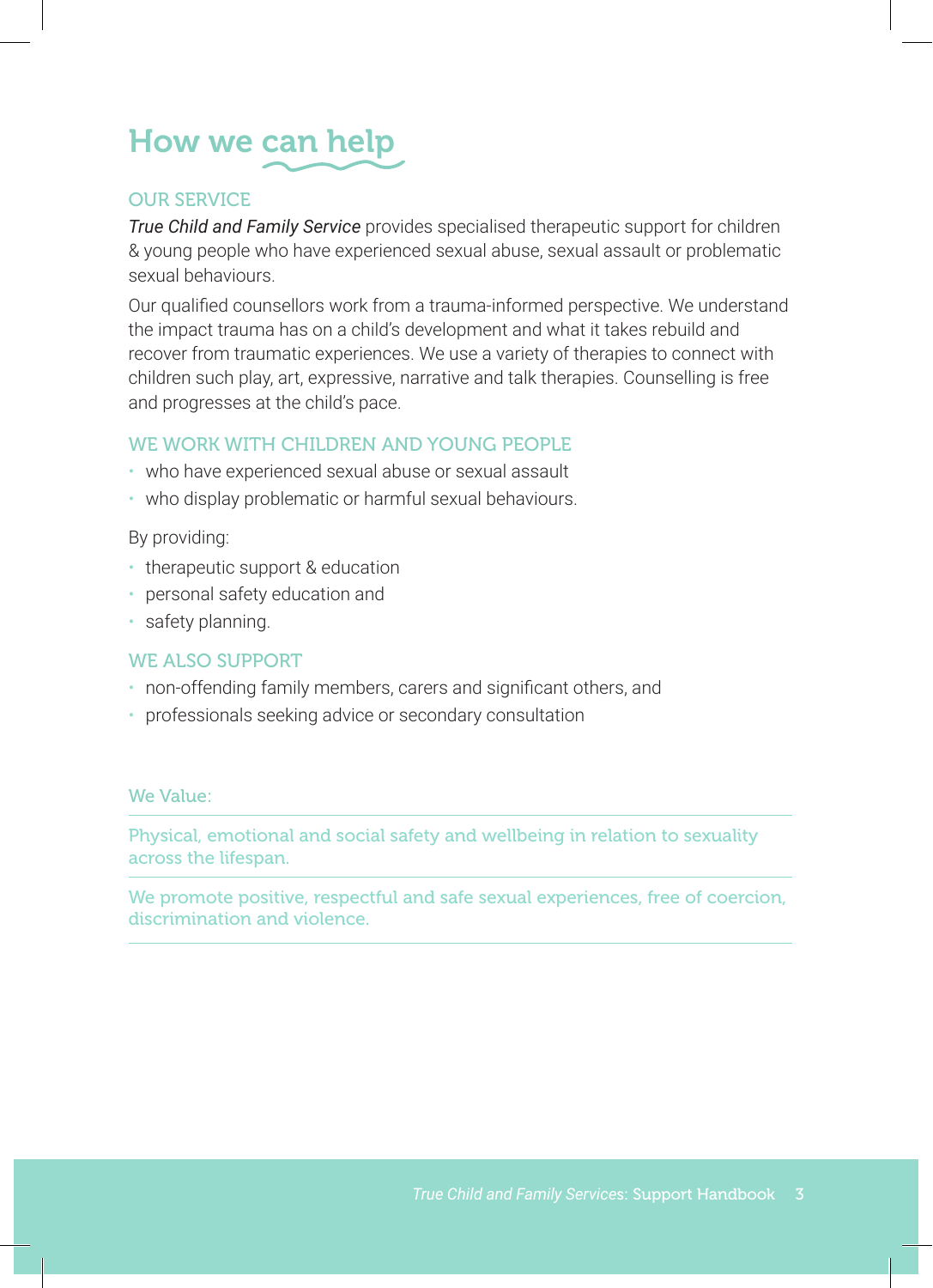### Things you need to know

#### WHO ATTENDS

We prefer to meet the child's parents, carers and/or guardians first, to discuss issues, provide information about our service and to discuss the counselling process. Depending on the child's age and comfort level, they may want to join you in the session  $-$  it's up to them.

Ongoing sessions can include work with the child/young person individually, and/or with care-giver, depending on the situation and needs. Sessions are focussed on the child's needs and goals.

#### **CONSENT**

Parents or legal guardians need to sign a written consent form for their child to participate in counselling. Young people 14 years and above can self refer without parental consent. To work effectively, children & young people need to agree to attend and know the reasons why they are attending our service.

#### REGULAR APPOINTMENTS

Children need regular appointments to be able to consolidate their learnings and reflections, and to work through concerns fully. Your child's counsellor will initially schedule weekly appointments, then less frequent appointments as therapy progresses. If for some reason you cannot make your appointment, it is important you give us a call to let us know. If you miss three appointments without notification, your child's place in the counselling program will be reviewed as spaces are limited.

#### **CONFIDENTIALITY**

Confidentiality within the counselling process is essential for people to feel safe and explore their most inner thoughts. Children have the same rights to confidentiality as adults. Counsellors will always ask your child's permission to share information with others. You can provide opportunities for your child to tell you about their counselling, but it is important to let them decide what they want to share

#### LIMITS OF CONFIDENTIALITY

There are limits to confidentiality. If a client reveals they are to going harm themselves or another person or a child reveals they are subject to abuse, counsellors have an obligation to seek additional support, which may mean breaching confidentiality. Your counsellor will explain this further in the first session.

#### INPUT FROM OTHERS

Sometimes it's useful for counsellors to liaise with others, such as your child's school teacher or other key support people. This can help create a more comprehensive support plan. This also requires carer-giver/guardian consent.

#### **PRIVACY**

We have strict record-keeping guidelines to ensure client information is kept private and secure. Counselling records are held in a secure electronic data base. Your counsellor will provide more information on record keeping, accessing records, privacy and confidentiality in the first session.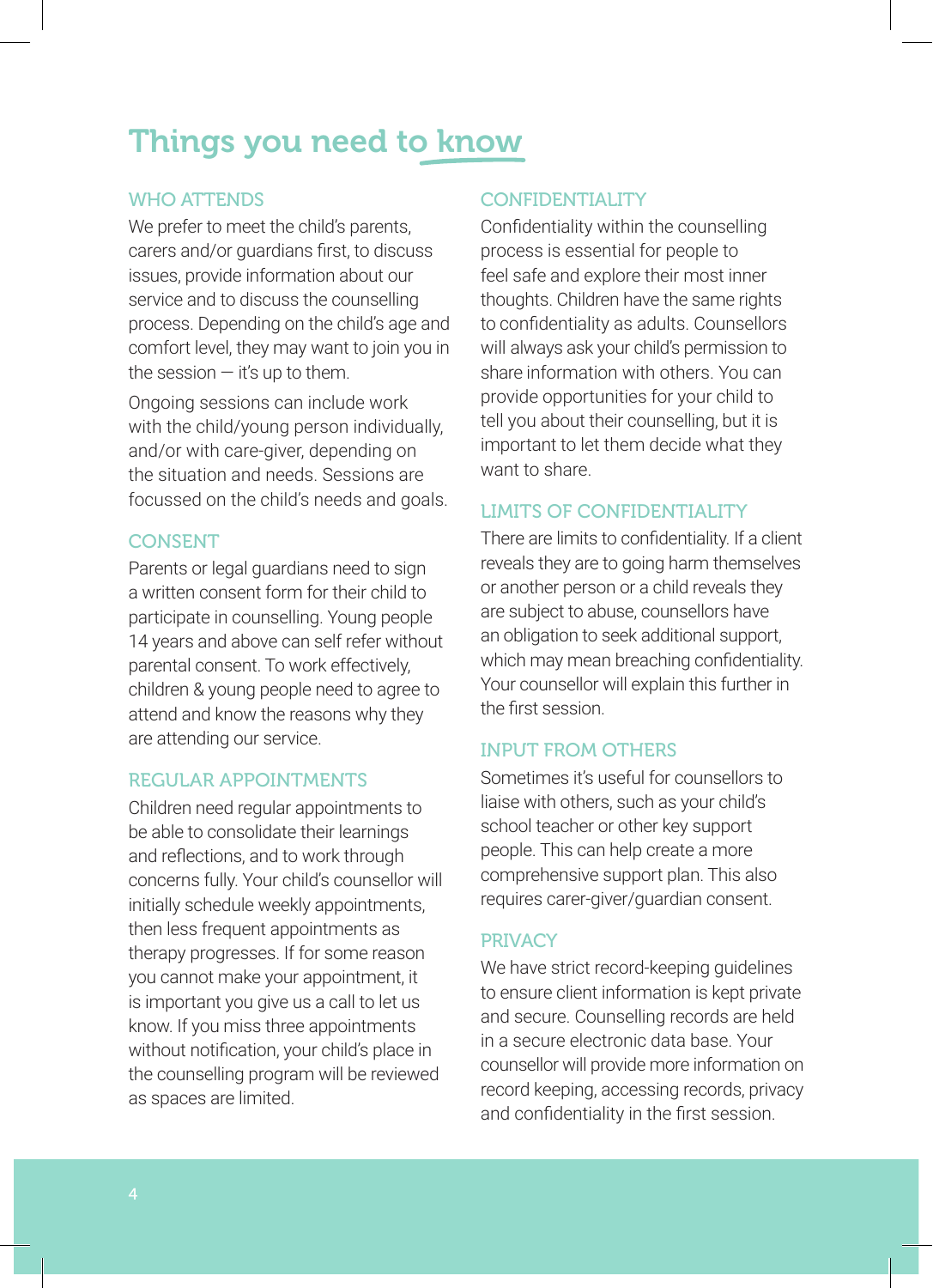#### PARTICIPATION

We encourage full participation of all children and young people attending the service, and support their right to:

- express their views, have them considered and recorded.
- information and involvment in decision making as appropriate for their age, ability and psychological state.

### What is child sexual abuse?

Child sexual abuse occurs when an adult, adolescent or another child uses their power or authority to involve a child in a sexual activity, such as:

Kissing, touching or holding a child in a sexual manner

Exposing a sexual body part to a child

Sending sexual images or messages to a child

Persistent intrusion of a child's privacy

Showing pornographic material to a child

Having a child pose or perform in a sexual manner

Forcing a child to watch a sexual act

Child sexual exploitation

Penetration and/or oral sex

#### CHILD SEXUAL ABUSE:

- can be a one off event or something that occurs over many months or years.
- can occur from birth to teenage years.
- is present across all socio-economic, racial, cultural and religious backgrounds.
- is against the law and should always be reported to authorities.
- is never a child's fault.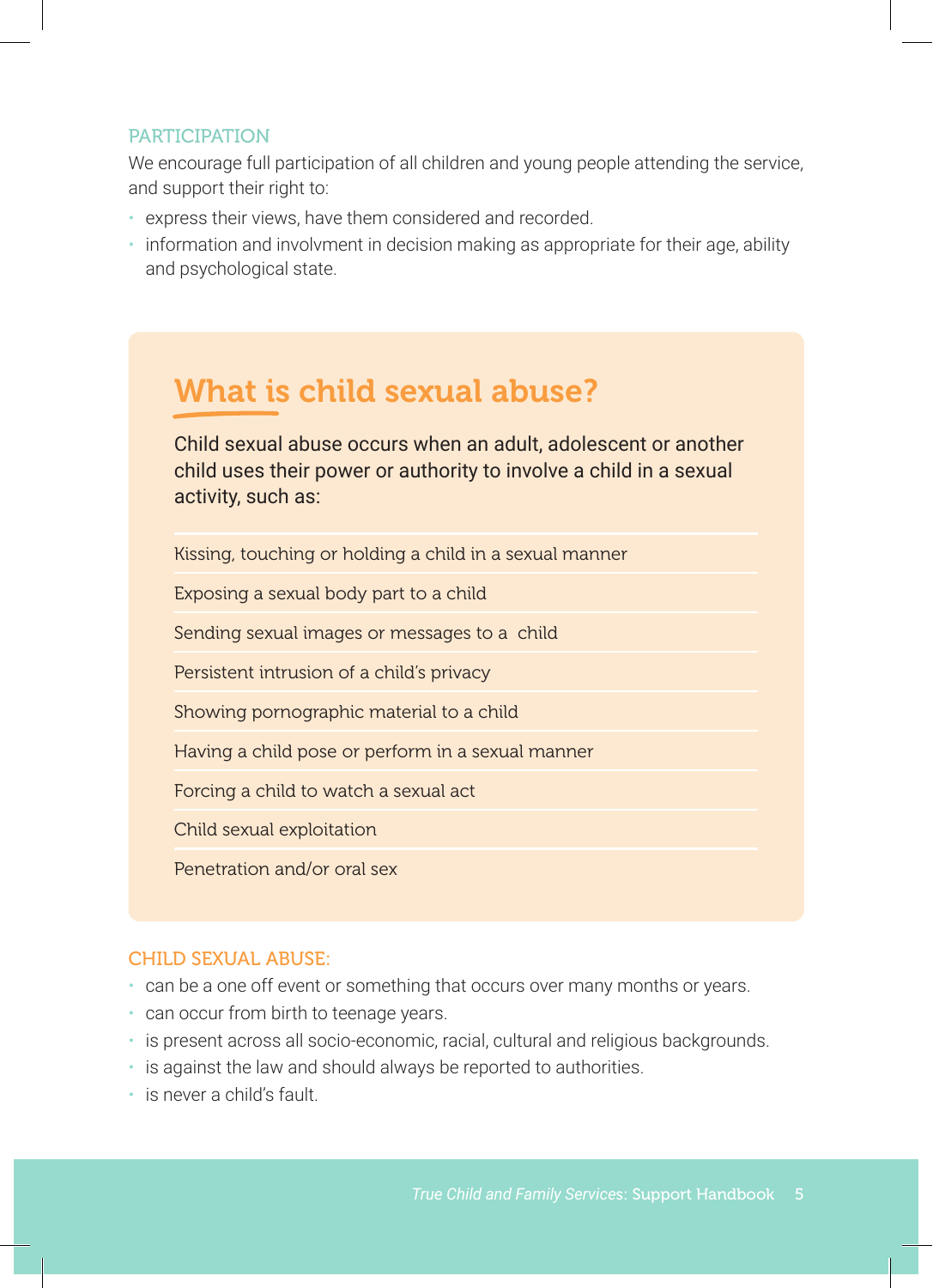### Impacts of sexual abuse

Some children show signs of distress immediately after sexual abuse, whereas others might not show signs for some time. Each person will react differently.

Signs may include:

- feeling anxious or hyper-vigilant
- trouble sleeping
- difficulties making and maintaining relationships
- difficulties trusting others
- depression, withdrawal or clinginess
- 'vague-ing out' (dissociating)
- Aggression
- self-loathing
- obsessive behaviours / desire to control situations
- fear (of certain people, places, situations, sounds, smells etc)
- self-harm
- suicidal ideation
- sexual promiscuity
- changes to established toilet routines
- overtly sexual themes in play
- sexual knowledge well beyond a child's age/stage of development
- engaging in problematic or harmful sexual behaviours

Child sexual abuse interferes with a child's normal developmental pathways. Time, supportive environments and targeted therapeutic support are the best things for healing.

There are several factors that influence a child's experience of and ability to process trauma. These include the extent of the abuse, the developmental stage of the child at the time of the abuse, the child's relationship to the perpetrator, the child's personality and coping styles, being believed and being supported.

#### All Children have the right to be safe from abuse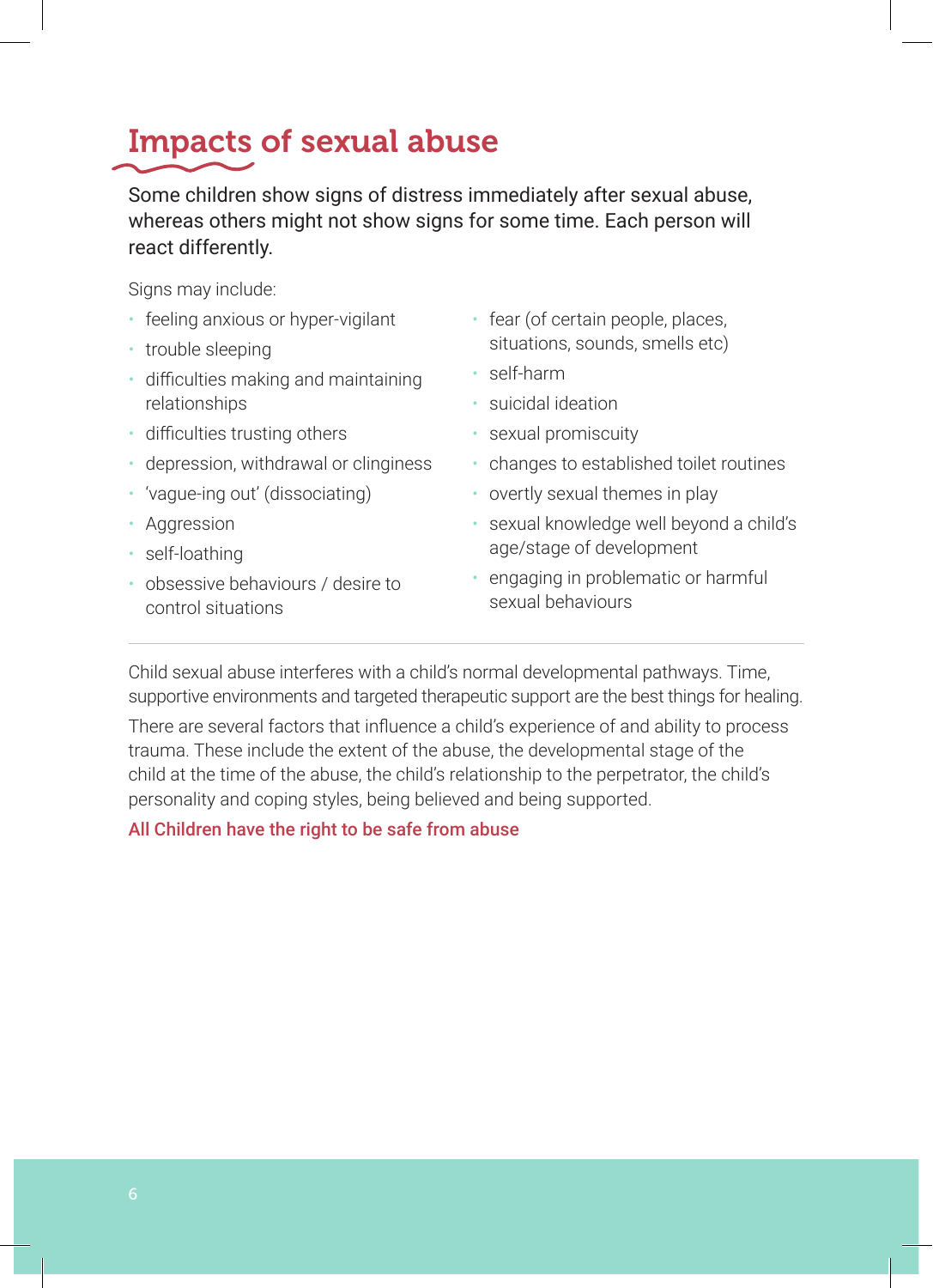### Problematic sexual behaviours

#### Problematic sexual behaviours are behaviours considered outside age-appropriate healthy sexual exploration.

These may be solitary in nature or involve others. These behaviours need to be considered in the context of the child's life and addressed accordingly.

The presence of problematic sexual behaviours does not necessarily mean a child has been sexually abused. They generally indicate a 'reaction' to something significant that has occurred in their experience.

There are two main categories of behaviours:

- Problem Sexual Behaviours (PSB's)
- Harmful Sexual behaviours (HSB's)

#### PROBLEM SEXUAL BEHAVIOURS

PSB's are behaviours present in children under the age of 10 years, that are considered outside the normal age/stage of sexual development and proving problematic to the child or others.

#### HARMFUL SEXUAL BEHAVIOURS

HSB's are behaviours present in children over the age of 10 years, that are considered outside the normal age/stage of sexual development, are problematic and/or abusive to self or others. Children over the age of 10 years can legally be charged for sexual offences.

At *True Child and Family Service* we acknowledge behaviour is a form of communication. When working with children who are displaying PSB's & HSBs, we understand the child is more than the sum of these behaviours; they are an individual with a story to tell. By looking into this story, we are able to understand how the child is experiencing their world. It also gives us an insight into the purpose of the child's behaviours. From here we support the child through education and therapy to find alternative meanings and make better choices. We also provide caregivers with information and strategies to support their child or young person.

Sexually abusive behaviours are associated with children and adolescents. This behaviour is varied and may include acts that make the child or young person feel scared or uncomfortable. This behaviour can range from exhibitionism to penetration.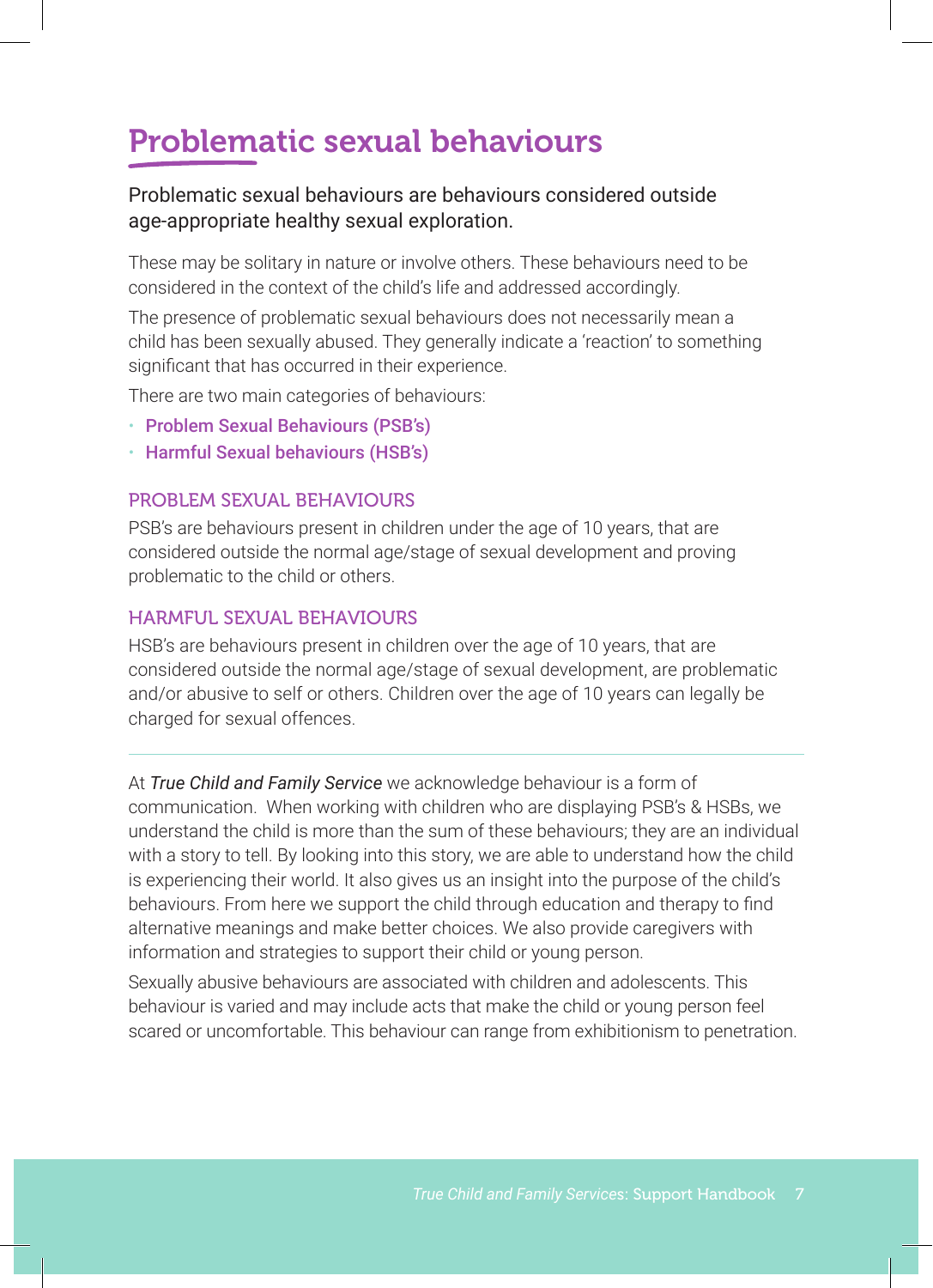### Personal safety education

True Child & Family Service provides Personal Safety Education (within counselling) to ensure children are informed about their bodies and their rights and given strategies to improve personal safety.

#### THERE ARE TWO MAIN THEMES

- We all have the right to feel safe all of the time
- Nothing is so awful that we can't talk about it with someone we trust

#### TOPICS INCLUDE:

- Body Ownership your body belongs to you
- $\cdot$  Public and private places, body parts and behaviours
- Rules about touch understanding different types of touch and boundaries (what is and isn't okay)
- $\cdot$  Feelings identifying, understanding and expressing feelings
- $\cdot$  Early Warning signs signs from our body that something isn't okay (e.g. butterflies, sweaty palms, wanting to scream or run when scared)
- $\cdot$  Safe and unsafe  $-$  feelings and behaviours
- Relationships exploring different relationships/connections people have in their life and boundaries (what is or isn't okay) within these
- $\cdot$  Problem solving and decision making  $-$  developing skills to help empower children and support safer decisions
- Safety networks  $-$  exploring the safe people in a child's life and working out strategies to seek help when needed
- Secrets surprises are fun and good (like hiding a birthday present) but secrets can be tricky. Children need to know we should never keep secrets about someone getting hurt or body secrets. It's best to steer away from secrets all together, as it goes against the theme "nothing is so awful that we can't talk about it with someone we trust" and it is one of the main ways perpetrators silence children.
- $\cdot$  Grooming the process abusers use to win the trust of children and families. It involves a series of deliberate acts to ensure continued access to children and the gradual desensitization of sexual acts. Bribery, showering the child with gifts, compliments or praise, playing favourites, being "the only one who understands", isolation or using threats are just a few of the tactics used.

#### All Children have the right to be safe from abuse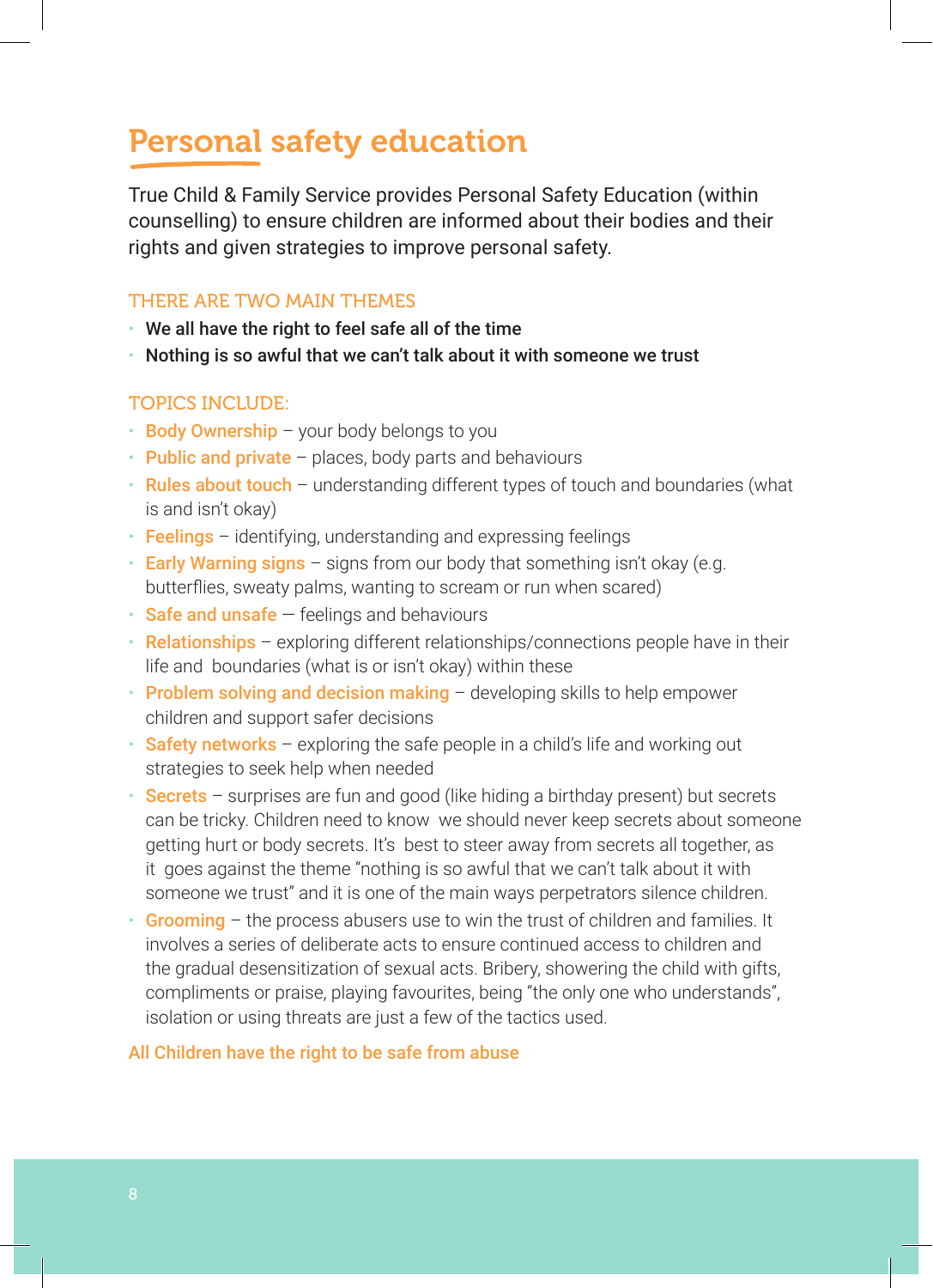# Safety planning

Safety Planning is a part of our counselling process, where we consider all aspects of a child's life to create a plan to optimise safety and protection of self and others.

Safety plans can be simple agreements at the family level, or they can be an intricate document bringing in a variety of support people from the child's environment.

Safety plans are designed to add a layer of protection around a child to help eliminate risks to themselves or others, and to engage those around the child to enact, support or abide by the plan.

Safety plans are used for children who have been sexually abused and those engaging in problematic sexual behaviour.

#### SAFETY PLANS WILL CONSIDER:

- a support network around the child
- safety across environments
- risks across environments
- routines
- triggers
- non–negotiables
- consequences

Secrecy and community denial of child sexual abuse gives permission for the abuse to continue.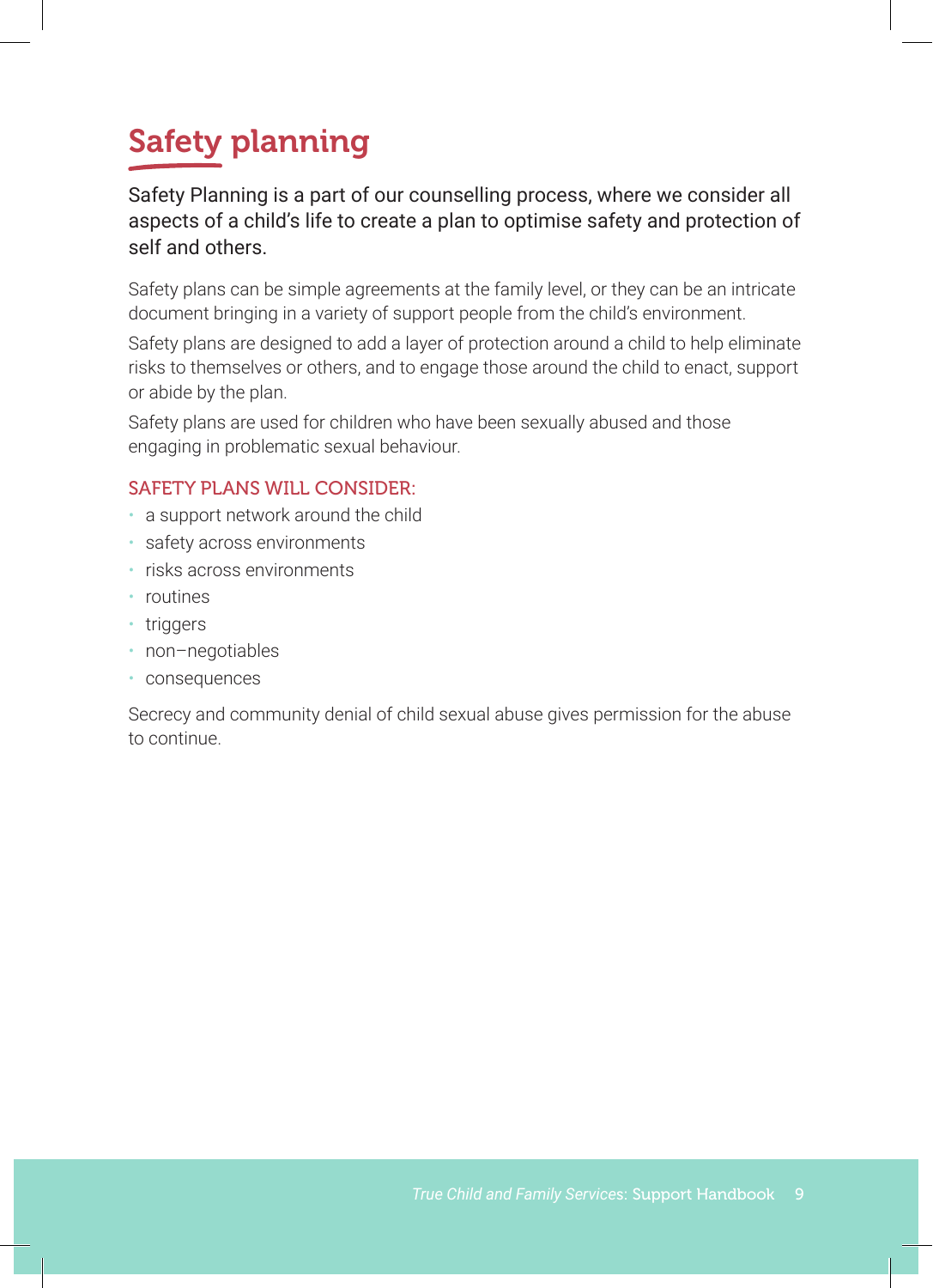

#### VICTIMS

By the age of eighteen, approximately 1 in 3 girls and 1 in 6 boys will have experienced some form of unwanted sexual contact.

At the commencement of sexual abuse the **average age** of the victim is **7 or 8 years**. Currently more than half are under ten years of age at the time of reporting. (Australian Crime: Facts and Figures, 2011).

#### **OFFENDERS**

93% are male

85% are familiar to the child; only 11% are strangers, and 4% are not specified at the time of reporting. (Australian Crime: Facts and Figures, 2011)

The most common relationship of the offender to the victim is the father (biological or social); "Fathers, step-fathers and other male relatives (including siblings) made up more than half (51.6%) of perpetrators for females, and approximately one-fifth (21.4%) of perpetrators against males" (ACSSA: 2012)

There is no distinctive psychological profile of an offender. Most offenders are 'average' men.

Many sexually assault more than one child.

Commonly they are heterosexual men (even if the victim is a boy)

(ACSSA, "The Nature and Extent of Sexual Assault and Abuse in Australia, C. Tarczon & A. Quadara, 2012)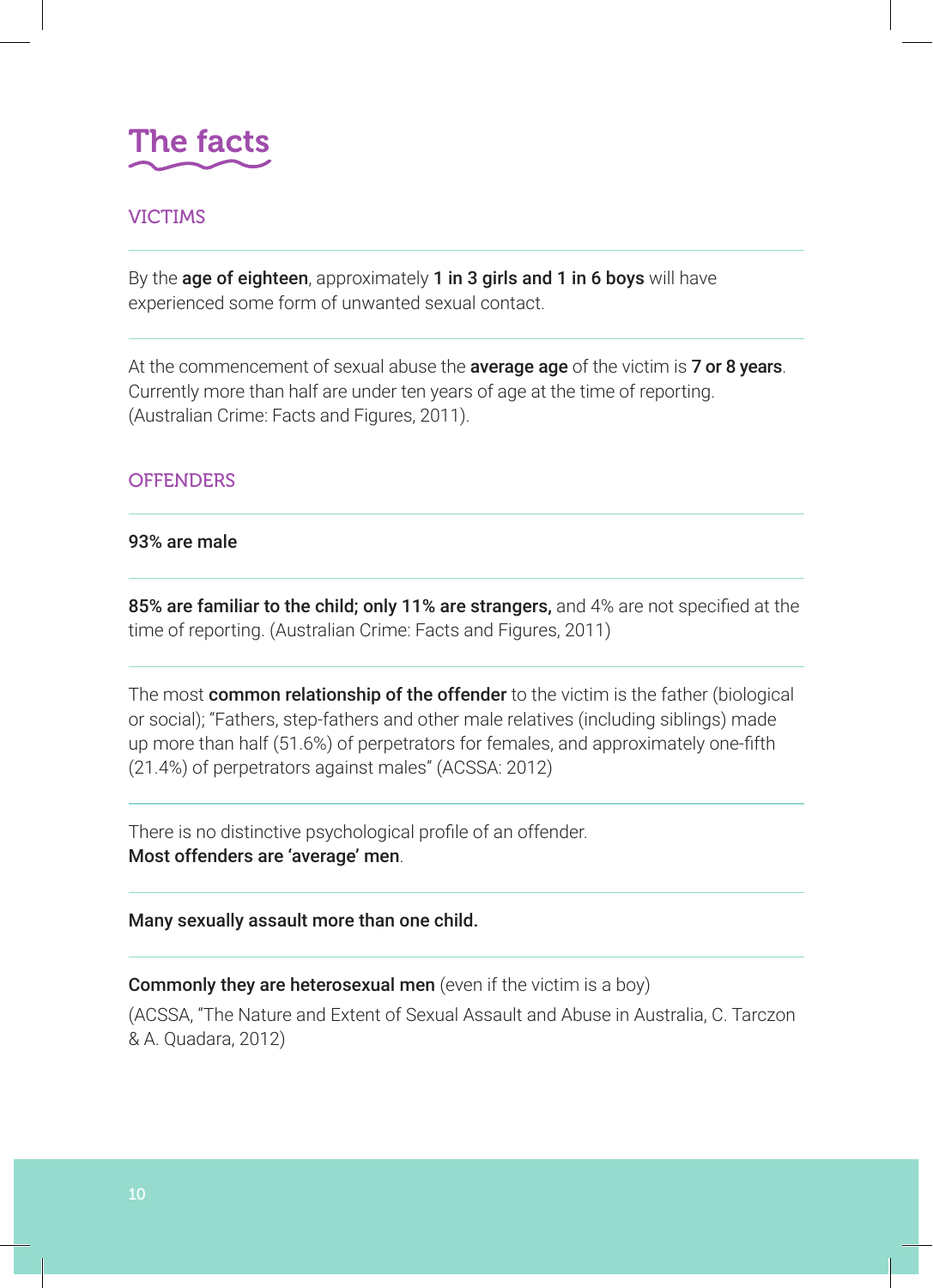### Police and court processes

#### POLICE

The Queensland Police Service, Child Protection Investigation Unit (CPIU) is responsible for investigating any criminal activities involving children. When a child makes a disclosure (tells someone they have been sexually abused / assaulted), the police need to be informed. Based on the information provided, the police may interview the child (called an i-care interview). This interview takes place in a special play room at the police station. Everything is recorded and may be used in court at a later stage. Based on this, the police may start a full investigation. If there is enough evidence, charges will be laid. The matter will then be put to the court.

#### **COURT**

If the case makes it to court your child will be offered a PACT worker to support them through the process. Your child does not sit in the court with the perpetrator. They are situated on a different floor and interact with the judge via television link up.

Please ask your counsellor to explain PACT and Victim Assist Qld support.



Justice means different things to different people. It is important to note, the number of people convicted of committing a sexual offence is minimal compared to the number of sexual assaults that occur.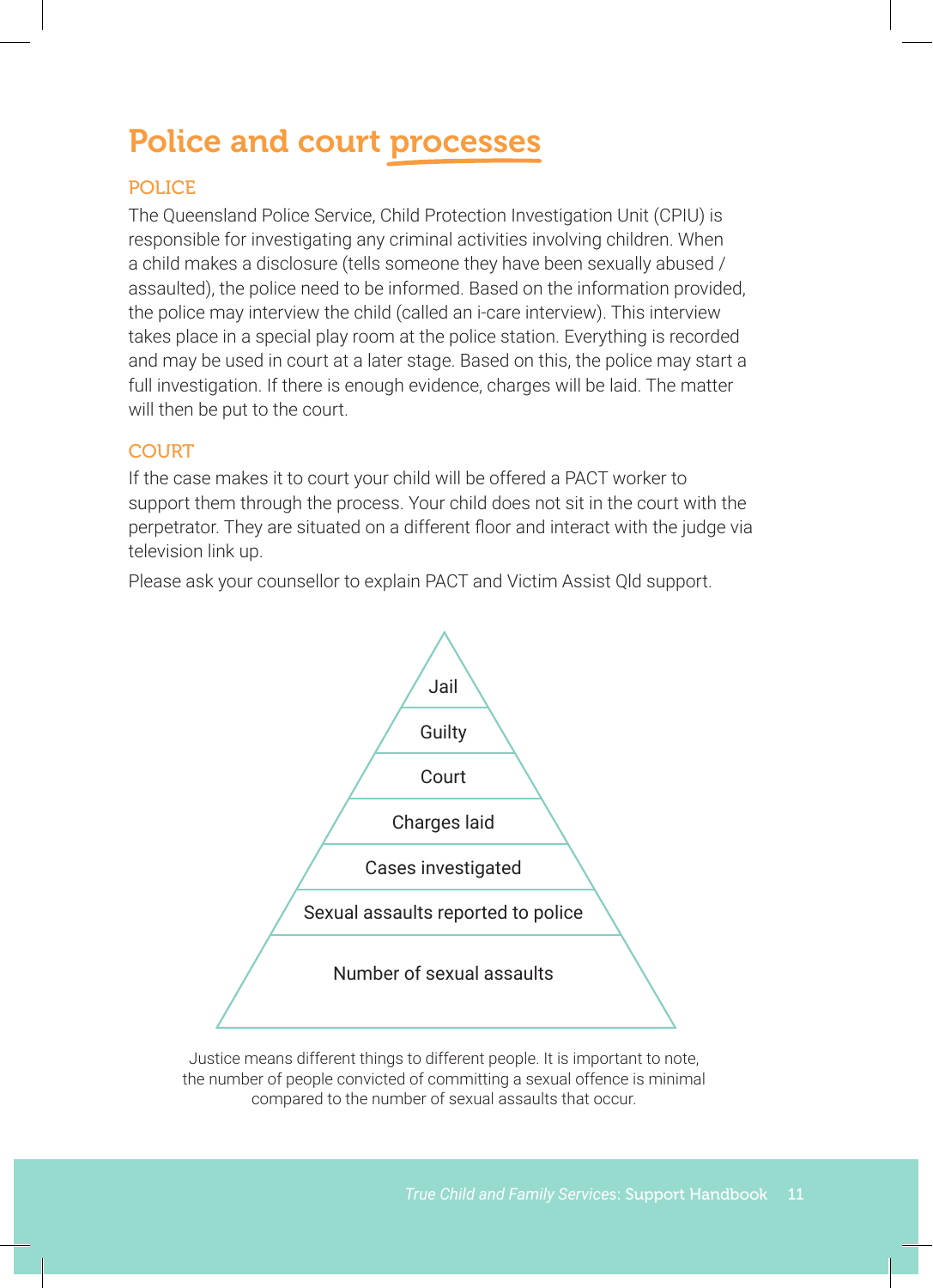### How to support a child who has been sexually abused

#### Remain calm

Be a listener, not an investigator

Be sensitive and supportive

Tell them you believe them

Reassure them they are not in trouble

Talk about their right to be safe, and that you will contact authorities to get help

Inform the Department of Child Safety and/or the Queensland Police Child Protection Investigation Unit (CPIU)

Contact *True Child and Family Service* for information and support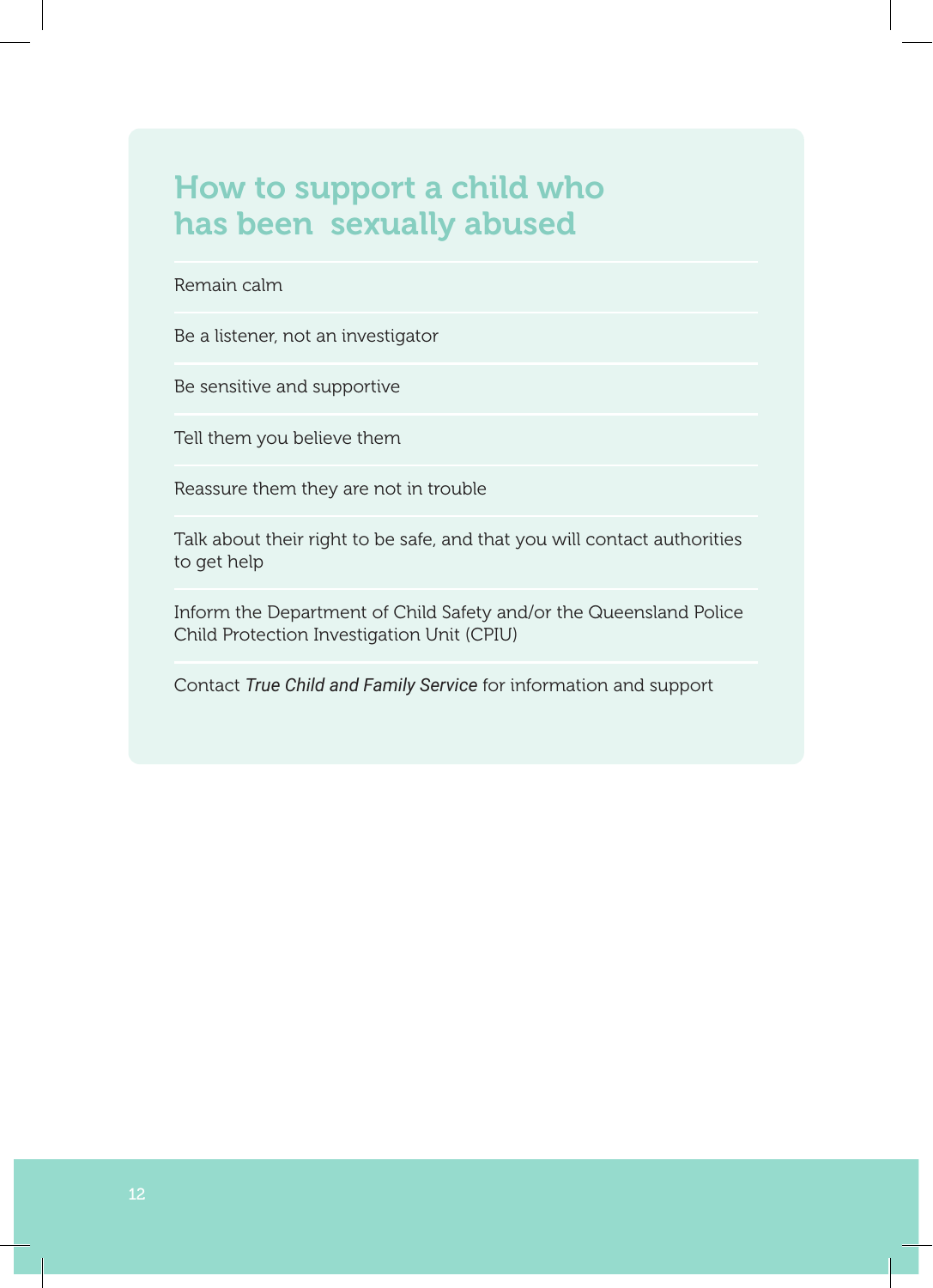### Available Resources

True Relationships and Reproductive Health have some great resources for parents. You can download useful fact sheets for free and/or purchase books from www.true.org.au/Resources/shop

#### FACT SHEETS

Available from the link above:

- Sexual behaviours in children and young people (traffic lights)
- Sexual development in early childhood
- Communicating about sexuality
- Communicating about pornography
- Feel Safe—promoting personal safety
- And more

#### **BOOKS**

Everyone's got a bottom book.



### Other useful contacts

Child Safety (Regional Intake Service) 1300 684 062

Queensland Police Service (non urgent) 4030 7000

Cairns Hospital (non urgent) 4226 0000

Family and Child Connect 13 32 64

Statewide Sexual Assault Helpline 1800 010 120

1800 RESPECT 1800 737 732

Kids Helpline 1800 55 1800

Lifeline 131114

Parentline 1300 30 1300

Victim Assist Queensland 1300 546 587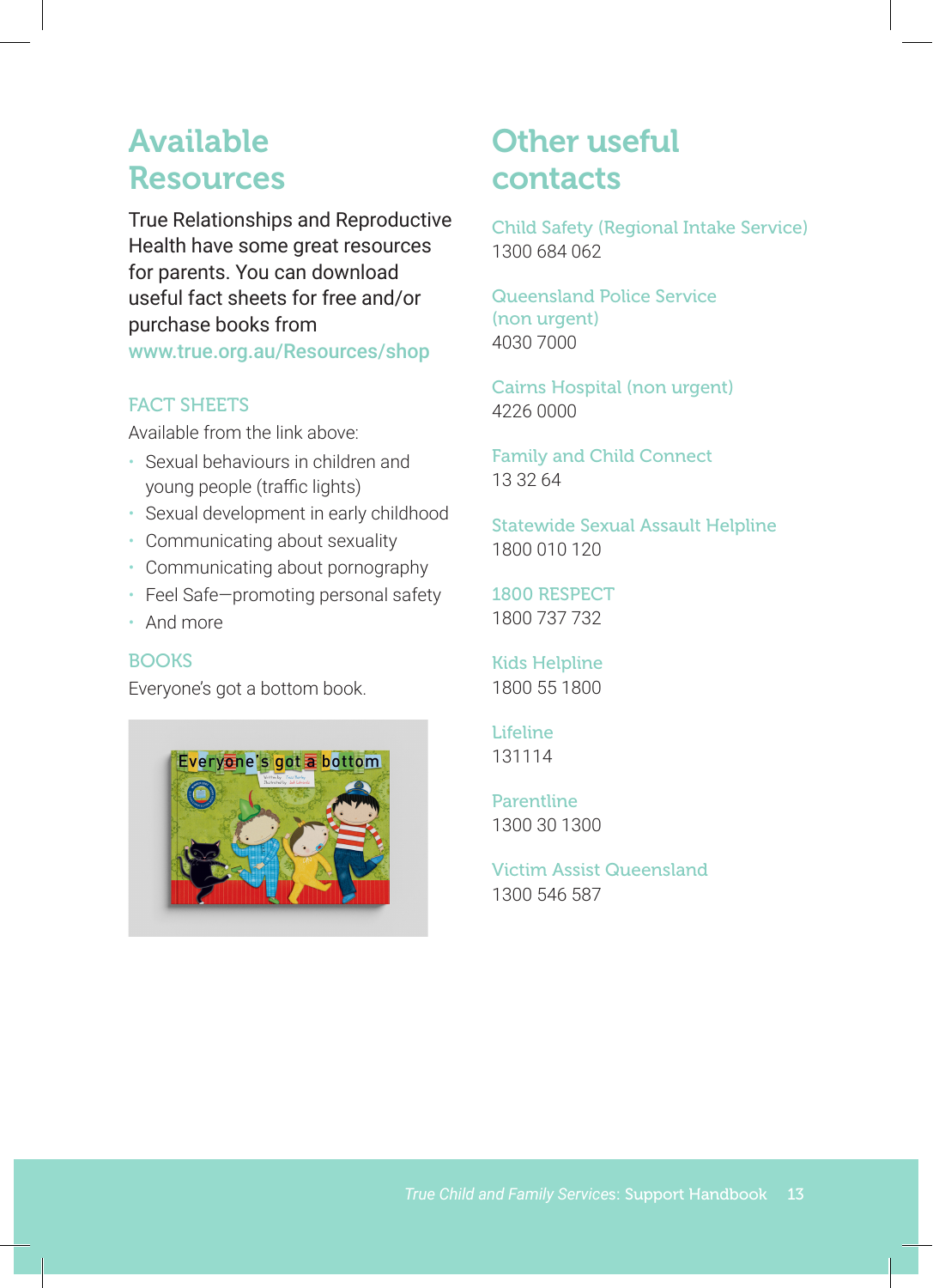# Giving feedback

We encourage people who use our service to give feedback—whether making a complaint, giving a compliment or making suggestions. Our aim is to identify and resolve issues as quickly as possible, and to improve service delivery.

You can do this anonymously or give your details, and request follow-up if you would like it. Complaints will be kept confidential, on a 'need to know' basis.

#### **GIVING FEEDBACK DIRECTLY**

You can give feedback verbally to any staff member you feel comfortable with (your counsellor, reception staff or you can ask to speak to the Manager).

You will be given a feedback survey to complete on an i-pad after your first session and regular sessions thereafter.

Or you can give feedback online here www.true.org.au/Contact/email-us

#### GIVING FEEDBACK EXTERNALLY

You can also give feedback or make complaints about our services to our funding body, the Department of Children, Youth Justice & Multicultural Affairs & the Department of Justice and Attorney General.

If you have a serious concern or complaint about the conduct of your counsellor, you can speak to the service manager directly, or ask for contact information of the staff member's professional registration body.

#### You have the right:

- to the fair and prompt investigation of any complaints you may have about the services you have received
- to make a complaint without being disadvantaged
- to make a complaint verbally or in writing
- to have an advocate, translator or support person present if making a complaint
- to be informed of the outcome of your complaint as soon as possible

You can ask any staff member for a full copy of our complaints policy.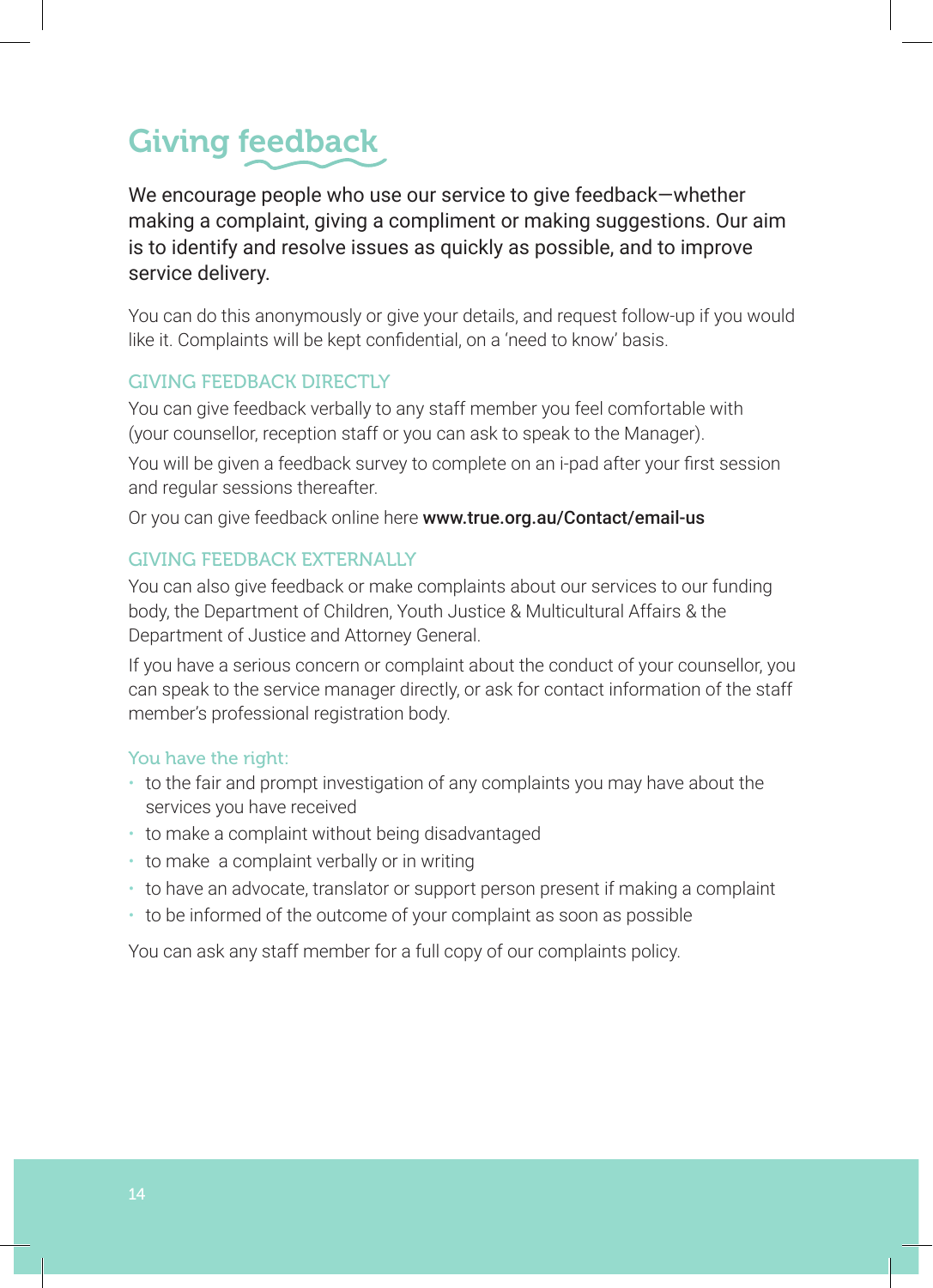# Kids' rights in counselling

#### MY COUNSELLOR SHOULD:

- Give me the very best care and comfort I need, and make sure that everyone is working together to do what is best for me.
- Listen to me, and take it seriously when I tell them how I am thinking or feeling, when I am upset or when I have a problem.
- No matter how big or small I am, tell me the things I need to know in a way I can understand.
- Let me have a say in the things that are happening to me.
- Make sure my rights are protected.
- Provide me with a comfortable, safe and private area to talk in.
- Keep everything I tell them private, unless I say it is OK to tell, or if my counsellor gets worried about me.

#### IN COUNSELLING I AM RESPONSIBLE FOR:

- Showing respect to my counsellor, other staff and the things that belong to the service.
- Asking questions if I do not understand something.
- Telling my counsellor if something isn't working for me.
- Telling my counsellor, my Mum or Dad or another adult who I trust, if something happens in my counselling that I do not like. If I feel like I can't tell, I could write it down in a letter and give it to a staff member or another adult that I trust.